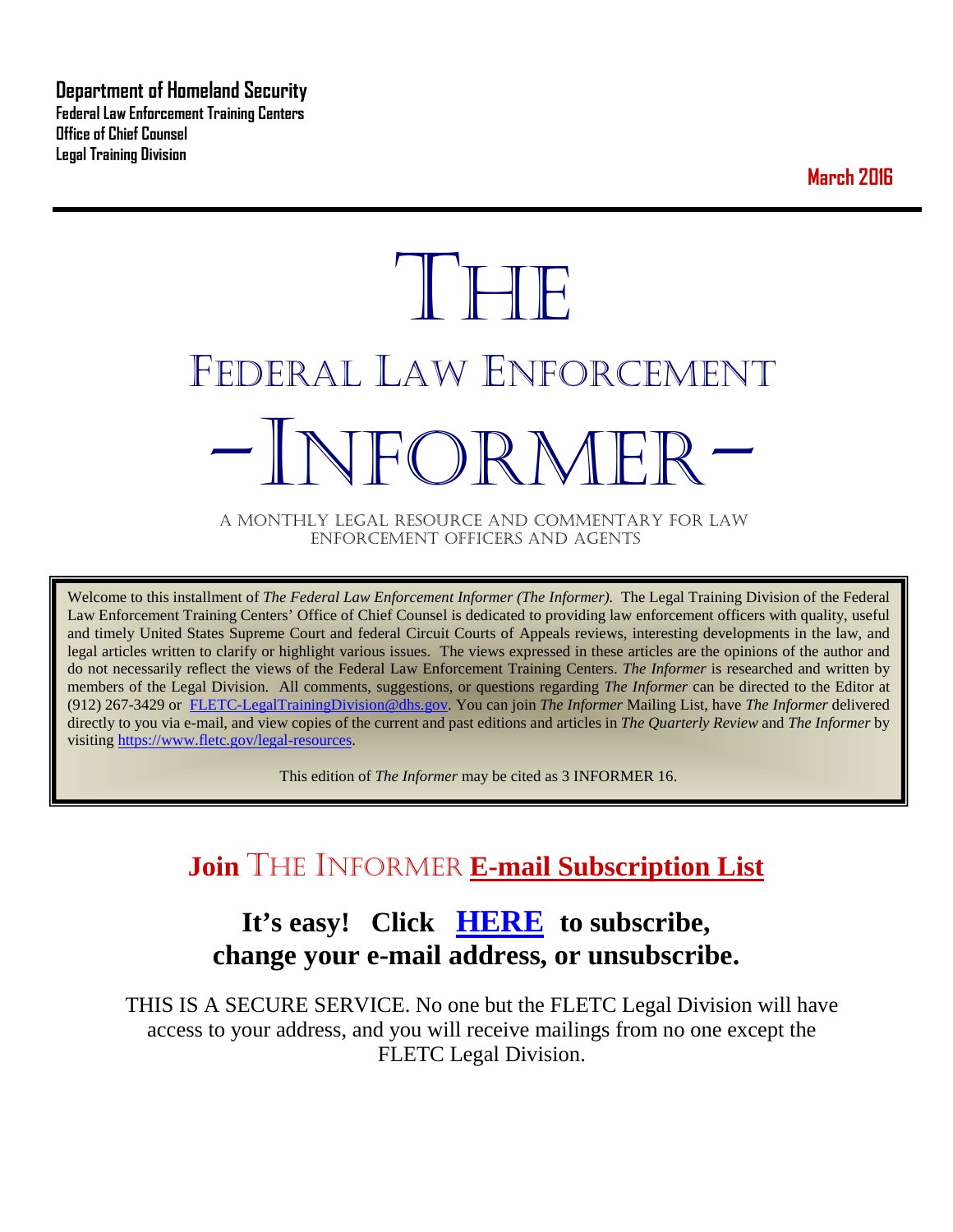# **The Informer – March 2016**

# **Article**

#### **The Fifth Amendment and Compelling Unencrypted Data, Encryption Codes and/or Passwords**.............................................................................................................**[4](#page-3-0)**

By Robert Cauthen, Assistant Division Chief, Office of Chief Counsel/Legal Division, Federal Law Enforcement Training Centers, Glynco, Georgia

### **Case Summaries**

#### ♦

# **[Circuit Courts of Appeals](#page-9-0)**

#### **[First Circuit](#page-9-1)**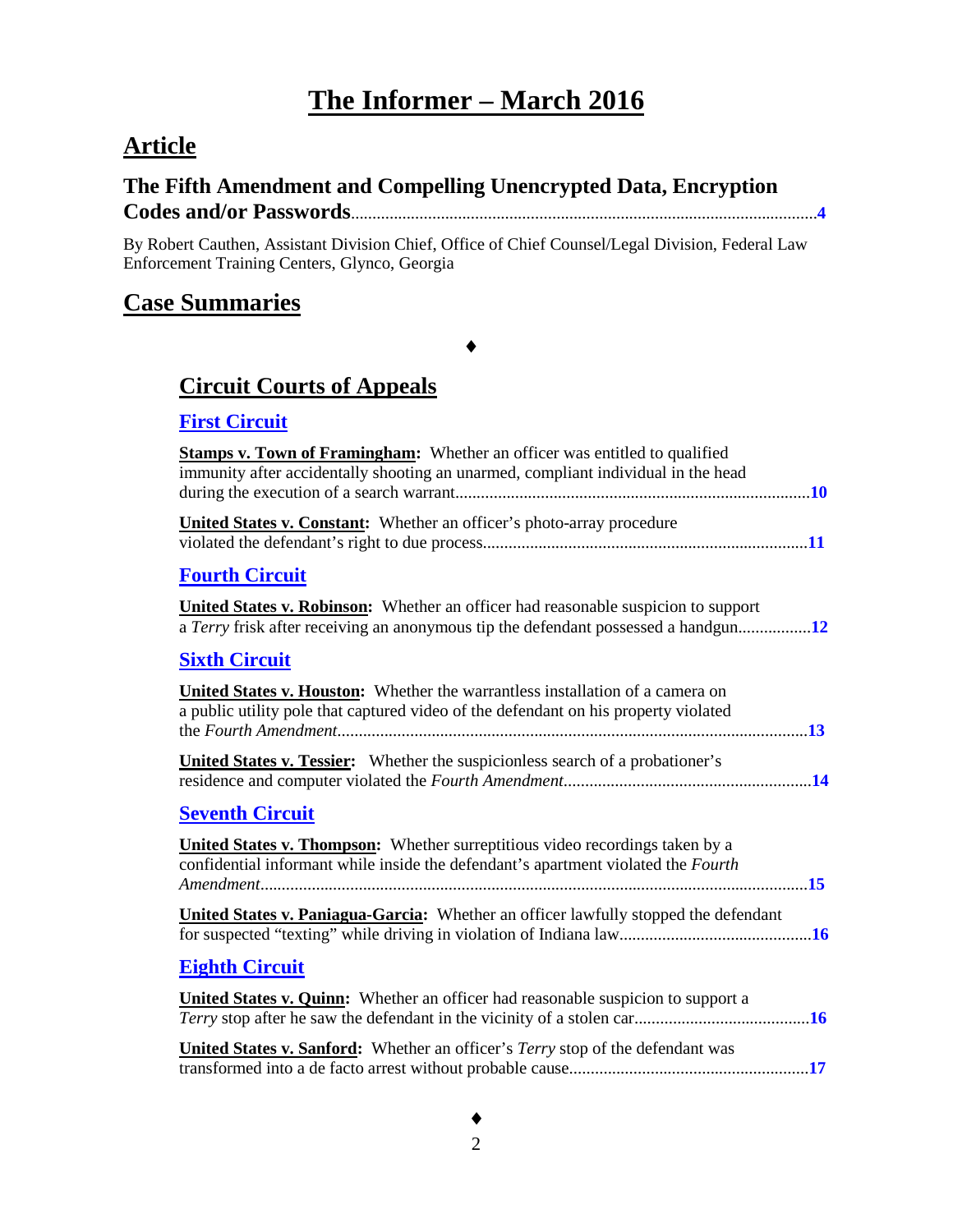# **FLETC Informer Webinar Series**

#### **1. Understanding the New DOJ Profiling Guidelines**

In this 1-hour webinar, FLETC Legal Division Attorney / Instructor, Bruce-Alan Barnard will discuss the December 2014 United States Department of Justice Guidance For Federal Law Enforcement Agencies Regarding the Use of Race, Ethnicity, Gender, National Origin, Religion, Sexual Orientation, or Gender Identity.

#### **Date and Time: Wednesday April 20, 2016 2:30 p.m. EDT**

**To join this webinar: <https://share.dhs.gov/informer>**

#### ♦

#### **2. Curtilage: Crossing the Invisible Line**

1-hour webinar presented by Bruce-Alan Barnard, Attorney / Instructor, FLETC Legal Division. This course review the concept of curtilage, why it is important for law enforcement officers to understand it, and some of the challenges officers will face when trying to determine if a particular area is deemed to be curtilage.

**Date and Time: Monday April 25, 2016 2:30 p.m. EDT**

**To join this webinar: <https://share.dhs.gov/informer>**

#### ♦

# **To participate in a FLETC Informer Webinar:**

- 1. Click on the link to access the Homeland Security Information Network (HSIN).
- 2. If you have a HSIN account, enter with your login and password information.
- 3. If you do not have a HSIN account click on the button next to "Enter as a Guest."
- 4. Enter your name and click the "Enter" button.
- 5. You will now be in the meeting room and will be able to participate in the webinar.
- 6. Even though meeting rooms may be accessed before a webinar, there may be times when a meeting room is closed while an instructor is setting up the room.
- 7. Meeting rooms will be open at least one-hour before a scheduled webinar.
- 8. Training certificates will be provided at the conclusion of each webinar.

**\*\*\*\*\*\*\*\*\*\*\*\*\*\*\*\*\*\*\*\*\*\*\*\*\*\*\*\*\*\*\*\*\*\*\*\*\*\*\*\*\*\*\*\*\*\*\*\*\*\*\*\*\*\*\*\*\*\*\*\*\*\*\*\*\*\*\*\*\*\*\*\*\*\*\***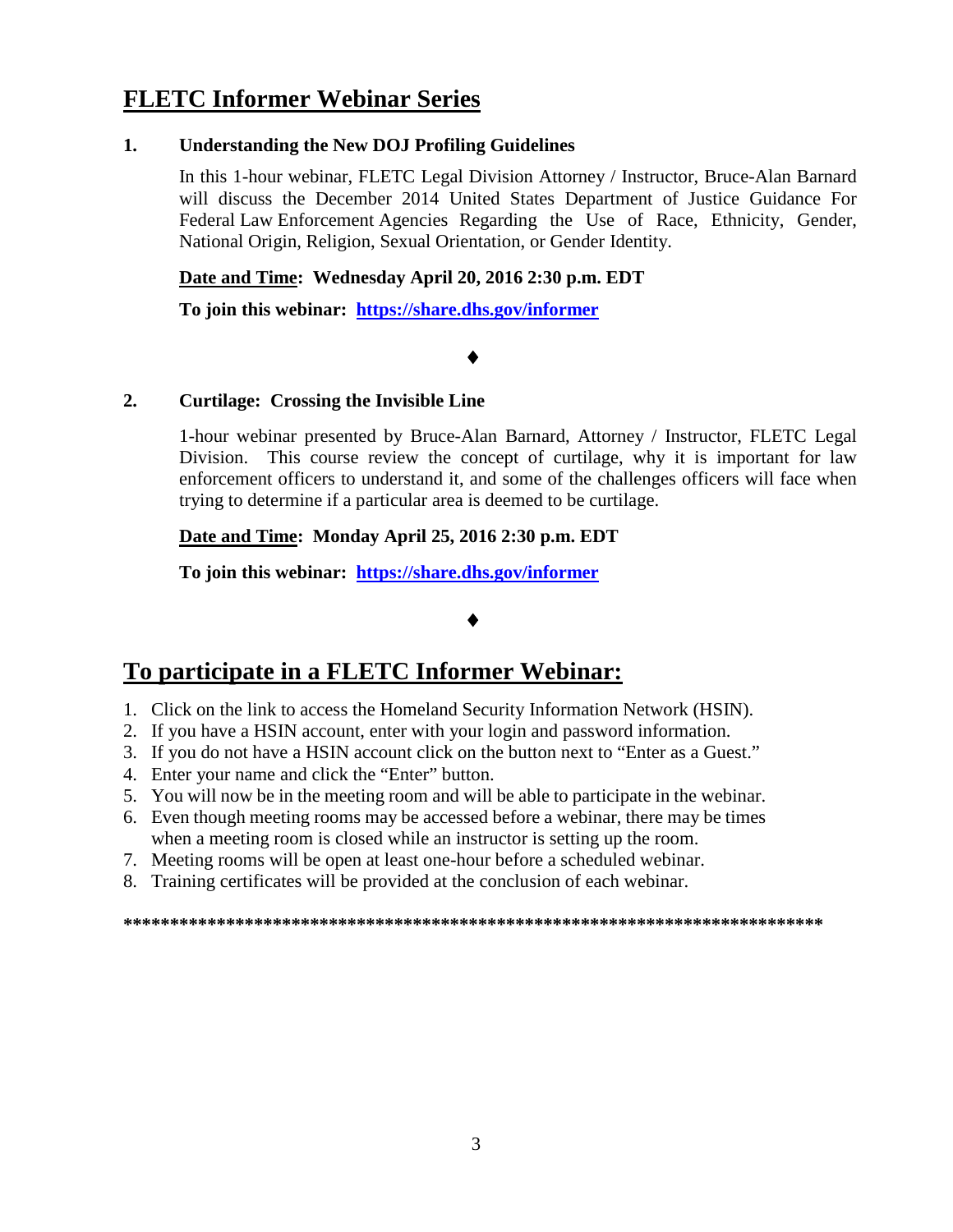# <span id="page-3-0"></span>**The Fifth Amendment and Compelling Unencrypted Data, Encryption Codes and/or Passwords**

By

Robert Cauthen Assistant Division Chief Office of Chief Counsel/Legal Division Federal Law Enforcement Training Centers Glynco, Georgia

#### **Part 1 of 2**

The headlines come more and more frequently. "A first: San Francisco to feature encrypted Wi-Fi service." "Encryption prevents FBI from cracking San Bernardino attackers' phone." "Apple refuses to comply with court order to help FBI investigate San Bernardino terrorists." "Newest Androids will join iPhones in offering default encryption, blocking police." "Microsoft to encrypt data in its services in bid to prevent snooping." "Day of commercially available quantum encryption nears." "Terrorists used encrypted apps to plan, coordinate Paris attacks." "White House and Department of Homeland Security Want a Way Around Encryption." "Justice asks for \$38M to build encryption-breaking tools."

Increasingly, in the course of criminal investigations, law enforcement is stymied by password protection and encrypted data and communications. Lawfully seized computers, storage media, and other electronic devices are of little help when searches of them are blocked by password protection and/or the data is encrypted and law enforcement does not possess the passwords or encryption codes. When technology cannot break these barriers, how does law enforcement gain access to the data in a form that can be understood and used as evidence?

Part 1 of this article will look at the Fifth Amendment Self-Incrimination Clause and three United States Supreme Court decisions that form the underpinnings of the legal analysis concerning documents and data on electronic devices. Part 2 will discuss federal case law governing whether, and if so how, the government can compel a suspect or defendant to disclose a password or encryption code or produce an unencrypted version of data already lawfully in the government's possession. $<sup>1</sup>$  $<sup>1</sup>$  $<sup>1</sup>$ </sup>

#### THE BASIC FIFTH AMENDMENT PROTECTION AGAINST COMPELLED SELF-INCRIMINATION

**No person** shall be held to answer for a capital, or otherwise infamous crime, unless on presentment or indictment of a grand jury ….Nor shall any person be subject for the same offense to be twice put in jeopardy of life and limb, nor **shall be compelled in any criminal case to be a witness against himself**, nor

<span id="page-3-1"></span> $1$  This article will not address whether third parties, such as technology companies or internet service providers (ISPs) can be compelled to give the government access to another's password protected devices and files and unencrypted data.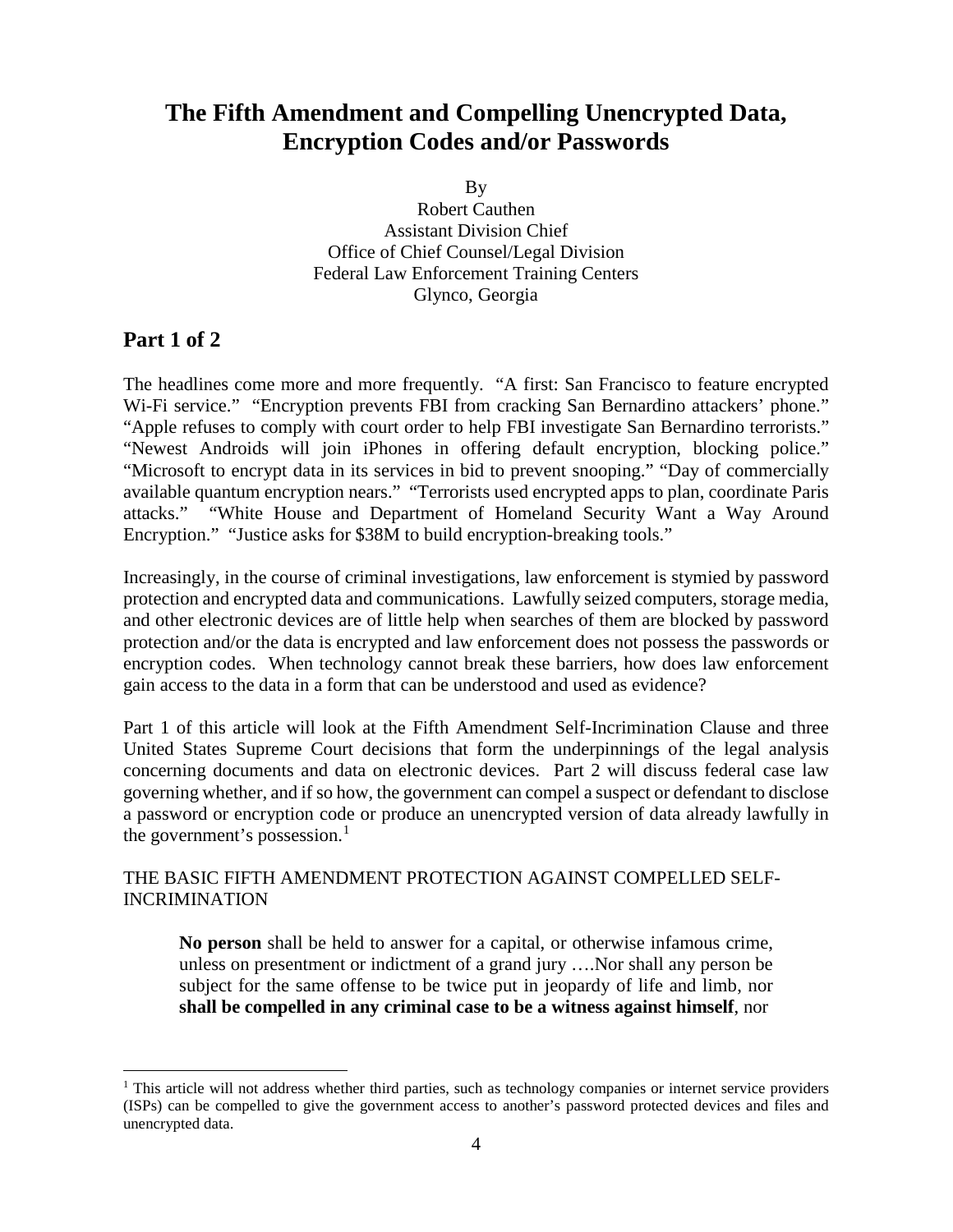be deprived of life, liberty, or property, without due process of law, nor shall private property be taken for public use, without just compensation.<sup>[2](#page-4-0)</sup>

A reading of this clause of the Fifth Amendment reveals four key words or phrases that comprise components to the protection against compelled self-incrimination.

- 1. "Compelled" Was there coercion or compulsion on the part of the government or was the disclosure voluntary?
- 2. "Criminal case" Is the person subject to potential criminal prosecution?
- 3. "Witness" Is the information or the communication sought testimonial in character?
- 4. "Against himself" Is the information or the communication sought incriminating in nature?

All of these components must be present at the same time before the protection is triggered. The absence of any one of these components means there is no basic Fifth Amendment protection against compelled self-incrimination, and the government can compel a person to provide incriminating information.[3](#page-4-1)

#### WHEN DOES THE PROTECTION EXIST?

The plain meaning of the clause is that the government cannot compel a defendant to take the witness stand during his criminal prosecution and answer its questions. But the protection has evolved over time to become "the right to remain silent."<sup>[4](#page-4-2)</sup>

The clause speaks to a "criminal case," but there need be no ongoing criminal investigation or prosecution. The protection is available even during the course of non-criminal, civil or administrative matters, investigations, and proceedings. The protection exists any time there is the potential for future criminal prosecution. It is available any time a person's statements and/or evidence derived therefrom could be used against him or her in a criminal case.<sup>[5](#page-4-3)</sup>

#### WHAT IS PROTECTED?

Witnesses testify. Therefore, the word "witness" in the constitutional text limits the protection to those communications that are "testimonial" in character. "Testimonial evidence" is that which is communicative in nature. In other words, it discloses ideas, information, data, concepts, knowledge, and thoughts. Typically this occurs through the spoken or written word, such as in a confession or an admission.<sup>[6](#page-4-4)</sup> But acts, conduct, and gestures can also be testimonial

<span id="page-4-0"></span> <sup>2</sup> United States Constitution, Amendment 5 (bold added).

<span id="page-4-1"></span><sup>3</sup> *Hiibel v. Sixth Judicial District of Nevada*, 542 U.S. 177, 124 S. Ct. 2451 (2004).

<span id="page-4-2"></span><sup>4</sup> Interestingly, simply remaining silent is not enough to invoke the protection. *Salinas v. Texas*, 570 U.S. \_\_\_\_, 133 S. Ct. 2174 (2013).

<span id="page-4-3"></span><sup>&</sup>lt;sup>5</sup> Those subjected to coercive police interrogations have an automatic protection from the use of their involuntary statements (or evidence derived from their statements) in any subsequent criminal trial. *Oregon v. Elstad*, 470 U.S. 298, 105 S. Ct. 1285 (1985); *United States v. Blue*, 384 U.S. 251, 86 S. Ct. 1416 (1966); *Leyra v. Denno*, 347 U.S. 556, 74 S. Ct. 716 (1954); *Ashcraft v. Tennessee*, 322 U.S. 143, 64 S. Ct. 921 (1944). See also *Pillsbury Co. v. Conboy*, 459 U.S. 248, 103 S. Ct. 608 (1983) (Blackmun, J., concurring in judgment); *Williams v. United States*, 401 U.S. 646, 91 S. Ct. 1148 (1971) (Brennan, J., concurring in result).

<span id="page-4-4"></span><sup>6</sup> *Schmerber v. California*, 384 U.S. 757, 86 S. Ct. 1826 (1966).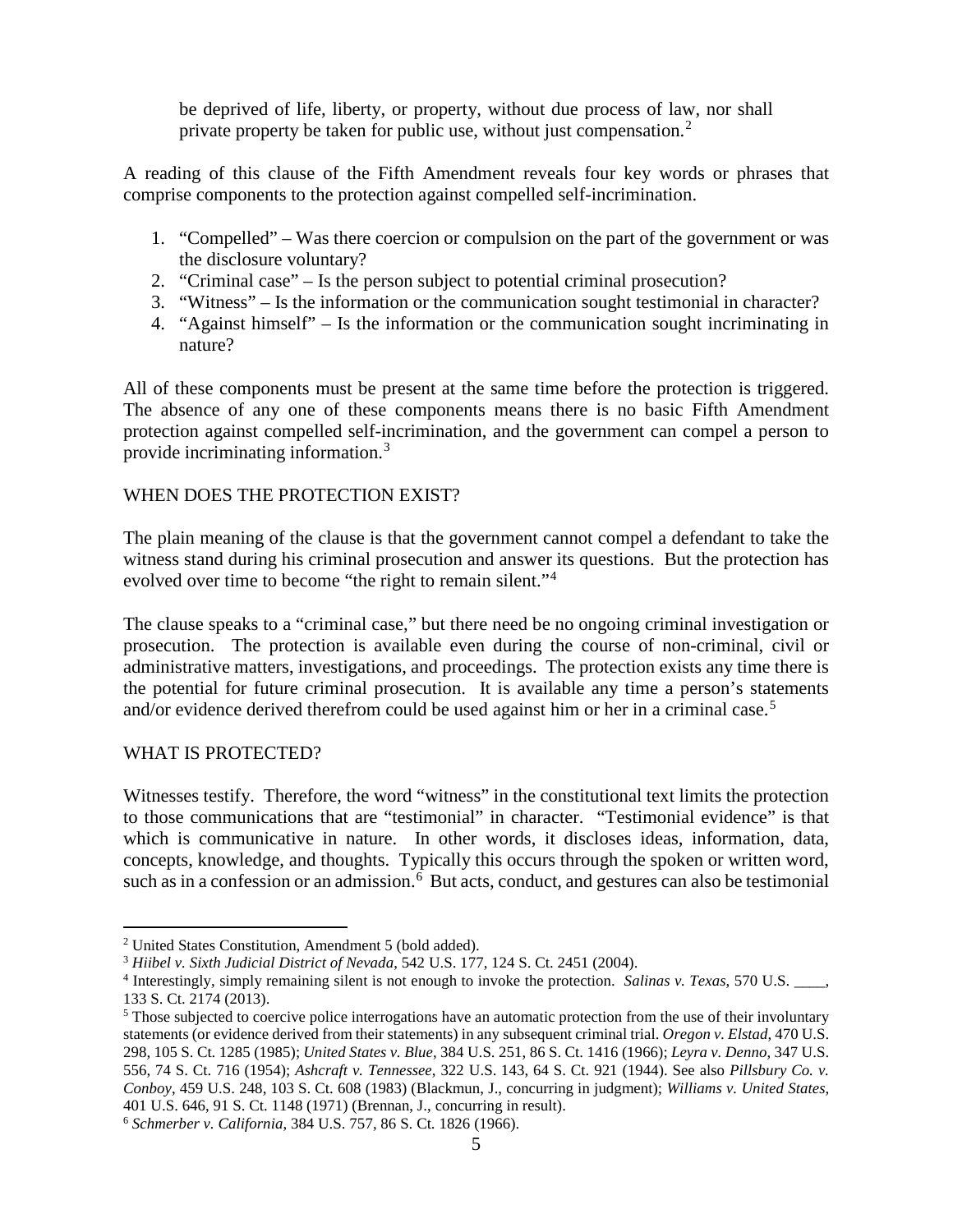when they imply assertions of fact, or reveal thoughts, beliefs, and/or knowledge of facts. For example, nodding your head up and down when asked "Did you do it?" communicates a "yes" response. Pointing to the dresser when asked "Where's the gun?" communicates knowledge of the weapon, knowledge of its location, and access to it.

Testimonial evidence obtained in violation of the Fifth Amendment, as well as any evidence derived therefrom, is inadmissible in a criminal trial.<sup>[7](#page-5-0)</sup>

#### WHAT IS NOT PROTECTED?

The protection is also often called "the privilege against self-incrimination," which is really a misnomer. People are compelled to incriminate<sup>[8](#page-5-1)</sup> themselves often. "The privilege against *testimonial* self-incrimination" is a more accurate description. The protection applies only to "testimonial evidence" as described above. It does not apply to "nontestimonial evidence," evidence utilized primarily to identify people and connect them to the crime, such as fingerprints<sup>[9](#page-5-2)</sup>, blood, urine, DNA, hair samples, speaking certain words, handwriting samples, lineups, photo arrays, and show-ups.<sup>10</sup> Such evidence can be extraordinarily incriminating, and it may be protected by the Fourth Amendment or the Fifth Amendment Due Process Clause, but a person can be compelled to provide it over an objection based on the Self-Incrimination Clause. Likewise, real, tangible evidence is not protected by the Self-Incrimination Clause.<sup>11</sup> That said, the protection against compelled self-incrimination may apply to the act of producing non-testimonial evidence.<sup>[12](#page-5-5)</sup>

#### DOCUMENTS AND WRITINGS

What about documents and writings? They almost certainly communicate ideas, information, data, concepts, or beliefs, and they certainly could be extraordinarily incriminating. Are documents and writings protected by the Fifth Amendment protection against compelled selfincrimination?

<span id="page-5-0"></span> <sup>7</sup> *United States v. Pantane*, 542 U.S. 630, 124 S. Ct. 2620 (2004) confirmed the derivative use doctrine but refused to extend it to a technical violation of *Miranda*.

<span id="page-5-1"></span><sup>8</sup> Incriminating has been defined as "any disclosures that the witness reasonably believes could be used in a criminal prosecution or could lead to other evidence that might be so used." *Kastigar v. United States*, 406 U.S. 441, 445, 92 S. Ct. 1653 (1972).

<span id="page-5-2"></span><sup>9</sup> Some devices employ biometric security systems that require a fingerprint or a retina scan to allow access. Whether a person will be protected by the Fifth Amendment against being compelled to unlock such devices by providing a finger print or retina scan remains to be seen. See *Virginia v. Baust*, 89 Va. Cir. 267 (Oct. 28, 2014), holding that a defendant could not be compelled to provide the passcode that would unlock his phone, but could be compelled to provide his thumbprint, which would accomplish the same purpose. See also *Maine v. Trant*, 2015 Me. Super. LEXIS 272 (2015).

See *Maine v. Trant*, 2015 Me. Super. LEXIS 272 (2015).

<span id="page-5-3"></span><sup>10</sup> *United States v. Dionisio*, 410 U.S. 1, 93 S. Ct. 764 (1973); Gilbert *v. California*, 388 U.S. 263, 87 S. Ct. 1951 (1967); *United States v. Wade*, 388 U.S. 218, 87 S. Ct. 1926 (1967); *Schmerber v. California*, 384 U.S. 757, 86 S. Ct. 1826 (1966); *Holt v. United States*, 218 U.S. 245, 31 S. Ct. 2 (1910).

<span id="page-5-4"></span><sup>11</sup> *Pantane,* supra.

<span id="page-5-5"></span><sup>12</sup> *Fisher v. United States*, 425 U.S. 391, 96 S. Ct. 1569 (1976); *United States v. Doe*, 465 U.S. 605, 104 S. Ct. 1237 (1984); *United States v. Hubble*, 530 U.S. 27, 120 S. Ct. 2037 (2000).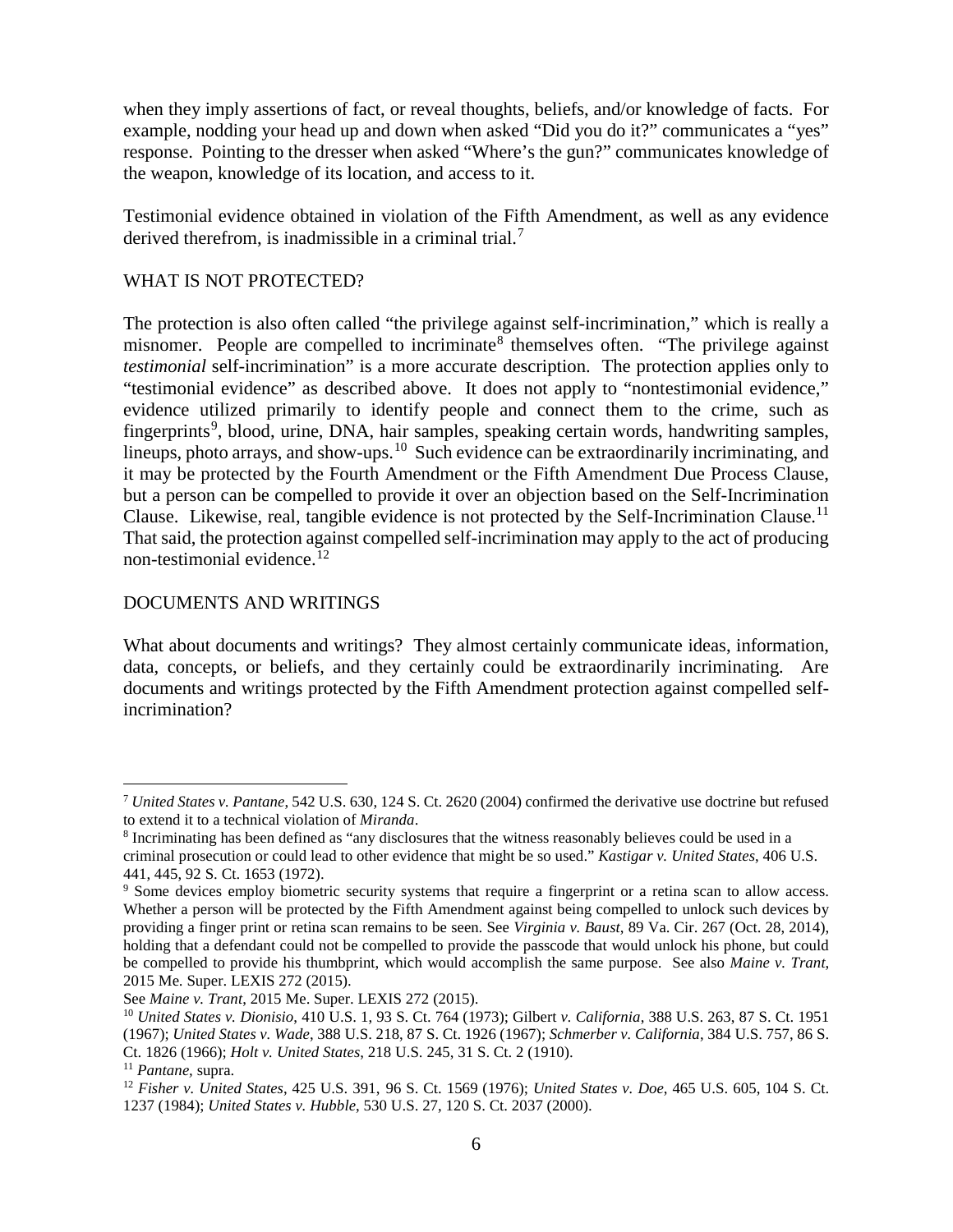In the course of an investigation, law enforcement obtains documents and writings in a number of different ways such as pursuant to a search warrant, by consent, or under the plain view doctrine. Those methods are not a Fifth Amendment self-incrimination issue because there is no coercion or compulsion.

Documents and writings are also acquired through administrative, grand jury, and court subpoenas. When properly issued and served, these subpoenas command compliance. When such subpoenas command the production of documents and writings, can they be defeated by a self-incrimination objection? Three United States Supreme Court cases shed light on the answer.

#### *Fisher v. United States***, 425 U.S. 391, 96 S. Ct. 1569 (1976)**

In this case, a taxpayer got personal tax returns and related documents from his accountant and gave them to his attorney. When the government subpoenaed them from the attorney, the attorney raised two objections – attorney-client privilege and the client's privilege against selfincrimination.

The Supreme Court held that so long as the government does not seek to compel the defendant to restate, repeat, or affirm the truth of the contents, documents that are previously, voluntarily created are not protected by the Fifth Amendment privilege against self-incrimination because they were not compelled in their creation. They do not constitute compelled testimonial evidence. However, the Court also held that the compelled act of production of the documents is testimonial and is protected by the Fifth Amendment privilege against self-incrimination if doing so concedes the existence, possession and control, and authenticity of the documents.

In examining whether the government may compel the production of documents over a selfincrimination objection, the Court established what is called the "foregone conclusion" doctrine. If the government can already show the existence, location, and authenticity of the documents with "reasonable particularity," compliance with the subpoena and production of the documents is not "testimonial" because the government already knows everything that would be revealed through the act. Compelled production of the documents adds nothing to the sum total of the government's information. In other words, the act is not a question of testimony, but of surrender.

#### *United States v. Doe***, 465 U.S. 605, 104 S. Ct. 1237 (1984)**

Eight years after *Fisher*, the Court again took up this issue. During the course of an investigation into the awarding of county and municipal contracts, five grand jury subpoenas were issued and served on the sole proprietor of five different businesses. The respondent moved to quash the subpoenas, asserting that the documents themselves were protected under the Fifth Amendment and that the act of producing them would be testimonial and, therefore, also protected by the Fifth Amendment.

The Court again held that so long as the government does not seek to compel the defendant to restate, repeat, or affirm the truth of their contents, documents that are previously, voluntarily created are not protected by the Fifth Amendment privilege against self-incrimination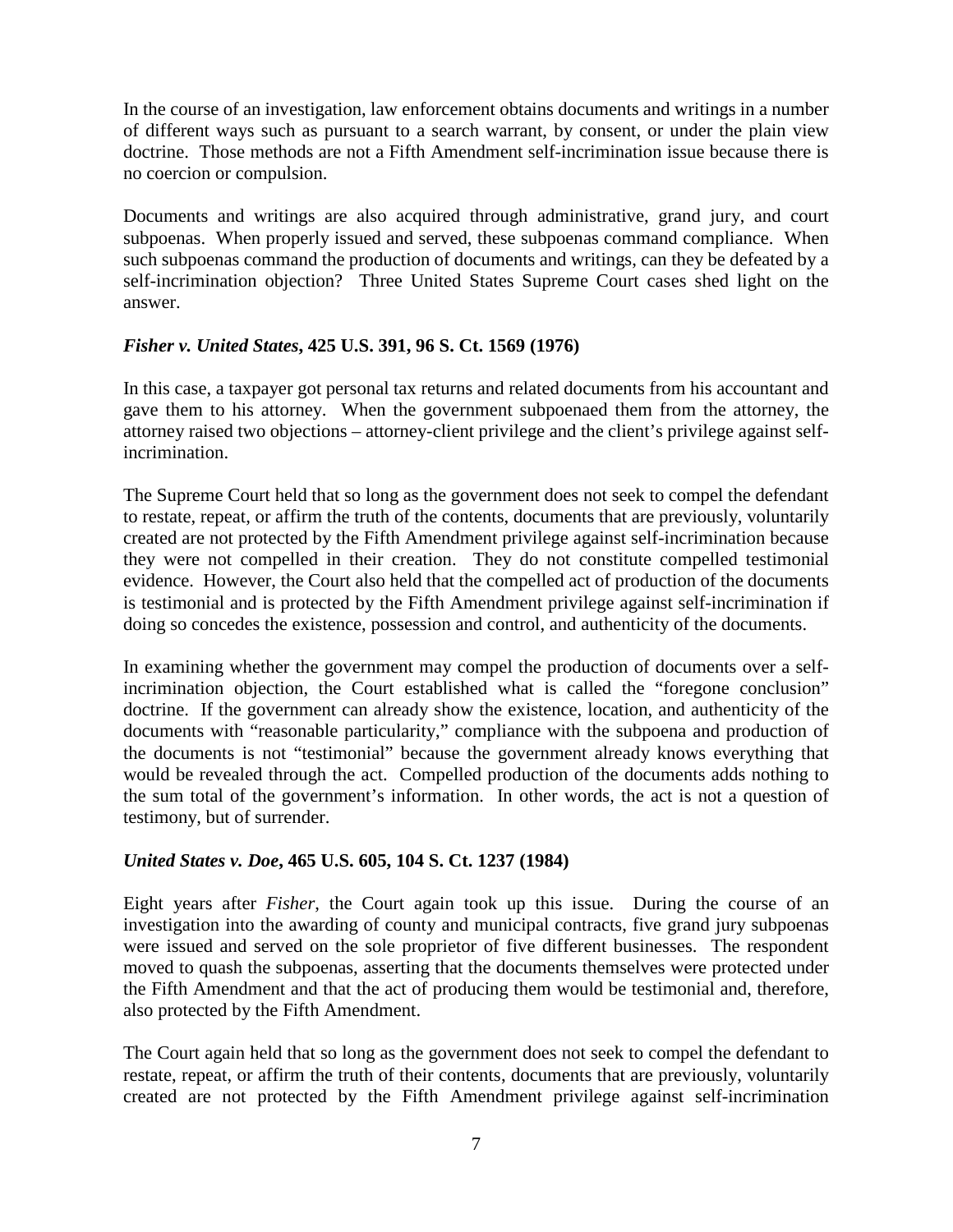regardless of how incriminating the documents may be because they were not compelled in their creation.

The Court also reiterated its previous holding that the compelled act of production of the documents may be protected by the Fifth Amendment privilege against self-incrimination. In Footnote 13 of the decision, the Court suggested the government could attempt to overcome the "act of production" protection by establishing the "foregone conclusion" doctrine. The Court stated in dicta that the government, if it chose, could on remand overcome such protection by a grant of immunity under 18 U.S.C. §6002.<sup>[13](#page-7-0)</sup>

#### *United States v. Hubble***, 530 U.S. 27, 120 S. Ct. 2037 (2000)**

Independent Counsel Ken Starr was appointed by the United States Attorney General to conduct an investigation into, among other matters, then President Bill Clinton's involvement with several businesses. Out of that investigation, Webster Hubble, former partner of Mrs. Clinton in the Rose Law Firm and former United States Associate Attorney General was indicted for mail fraud and tax evasion concerning his billing practices at the Rose Law Firm. As part of a plea agreement to that indictment, Mr. Hubble agreed to provide information about matters relating to the investigation of the President.

Later, a grand jury subpoena duces tecum was issued and served on Mr. Hubble commanding him to produce law office records and documents. Mr. Hubble appeared and invoked his Fifth Amendment privilege against self-incrimination, whereupon Mr. Starr produced a court order that directed Mr. Hubble to respond to the subpoena and granted him immunity pursuant to 18 U.S.C. §6002 against the government's use and derivative use of compelled testimony. Mr. Hubble then delivered the specified documents. Mr. Hubble was subsequently indicted again for various wire and mail fraud and tax crimes. The district Court dismissed the indictment, finding a violation of the immunity previously granted. The court of appeals vacated the dismissal and sent the case back to the district Court to determine whether the government could to a reasonable certainty establish the "foregone conclusion" doctrine. The government acknowledged on remand that it could not meet that burden.

The Supreme Court held that the Fifth Amendment privilege against self-incrimination protects against being compelled to disclose the existence, location, and authenticity of potentially incriminating documents. The subpoenas that were issued cast a net that would catch everything. In other words, the "foregone conclusion" doctrine did not apply because the government could not identify the files, describe what they were, whether they even existed, or whether Mr. Hubble knew of them or had possession or access to them. Mr. Hubble's response would have filled in the blanks. The only way the government could have determined which documents, if any, were evidence of a crime was through derivative use of their production by Mr. Hubble. The immunity pursuant to 18 U.S.C. §6002 bars it. Obtaining, identifying, and then offering the documents under those circumstances is a "derivative use" prohibited by the granted immunity.

<span id="page-7-0"></span><sup>&</sup>lt;sup>13</sup> In Footnote 17, the Court hinted at the scope of protection afforded by immunity granted under the statute in the "act of production" context.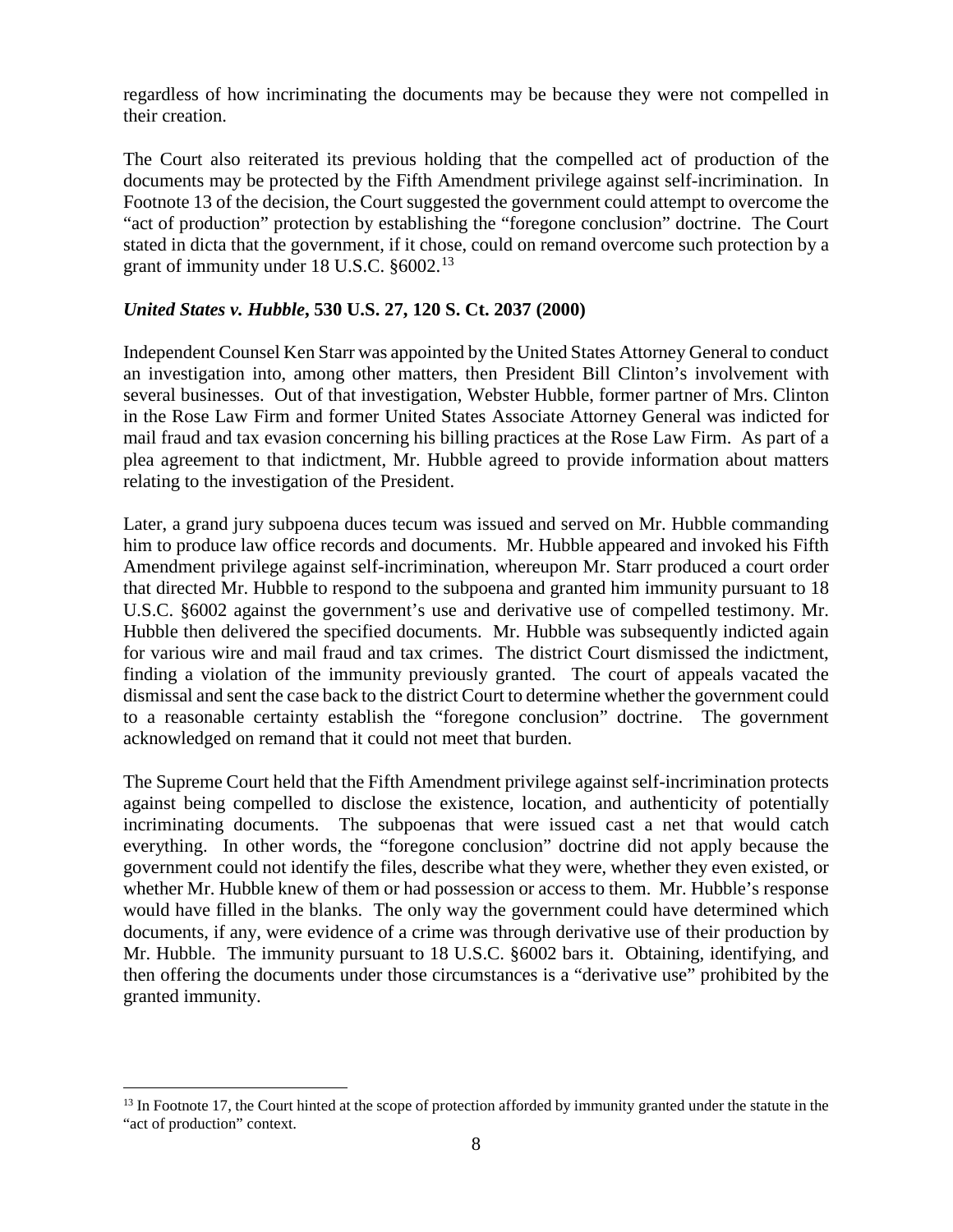#### THE TAKEAWAYS

These three Supreme Court cases tell us several very important rules regarding issuing subpoenas for the production of documents during the course of a criminal investigation.

- 1. So long as the government does not seek to compel the defendant to restate, repeat, or affirm the truth of their contents, documents that are previously, voluntarily created are not protected by the Fifth Amendment privilege against self-incrimination regardless of how incriminating the documents may be because they were not compelled in their creation. Such documents do not constitute compelled testimonial evidence.
- 2. The compelled act of production of the documents is testimonial and is protected by the Fifth Amendment privilege against self-incrimination, if doing so concedes the existence, possession and control, and authenticity of the documents.
- 3. If the government can already show the existence, location, and authenticity of the documents with "reasonable particularity," compliance with the subpoena and production of the documents is not "testimonial" because the government already knows everything that would be revealed through the act. The "foregone conclusion" doctrine.
- 4. The government may also overcome the "act of production" protection by issuing immunity under 18 U.S.C. §6002.
- 5. If compliance with the subpoena is the only way the government can identify the files, describe what they are, whether they even exist, or whether the defendant knows of them or has possession or access to them (in other words, essentially establish the "foregone conclusion" doctrine) then use of the documents produced is "derivative" of the production and, therefore prohibited by the scope of the immunity granted.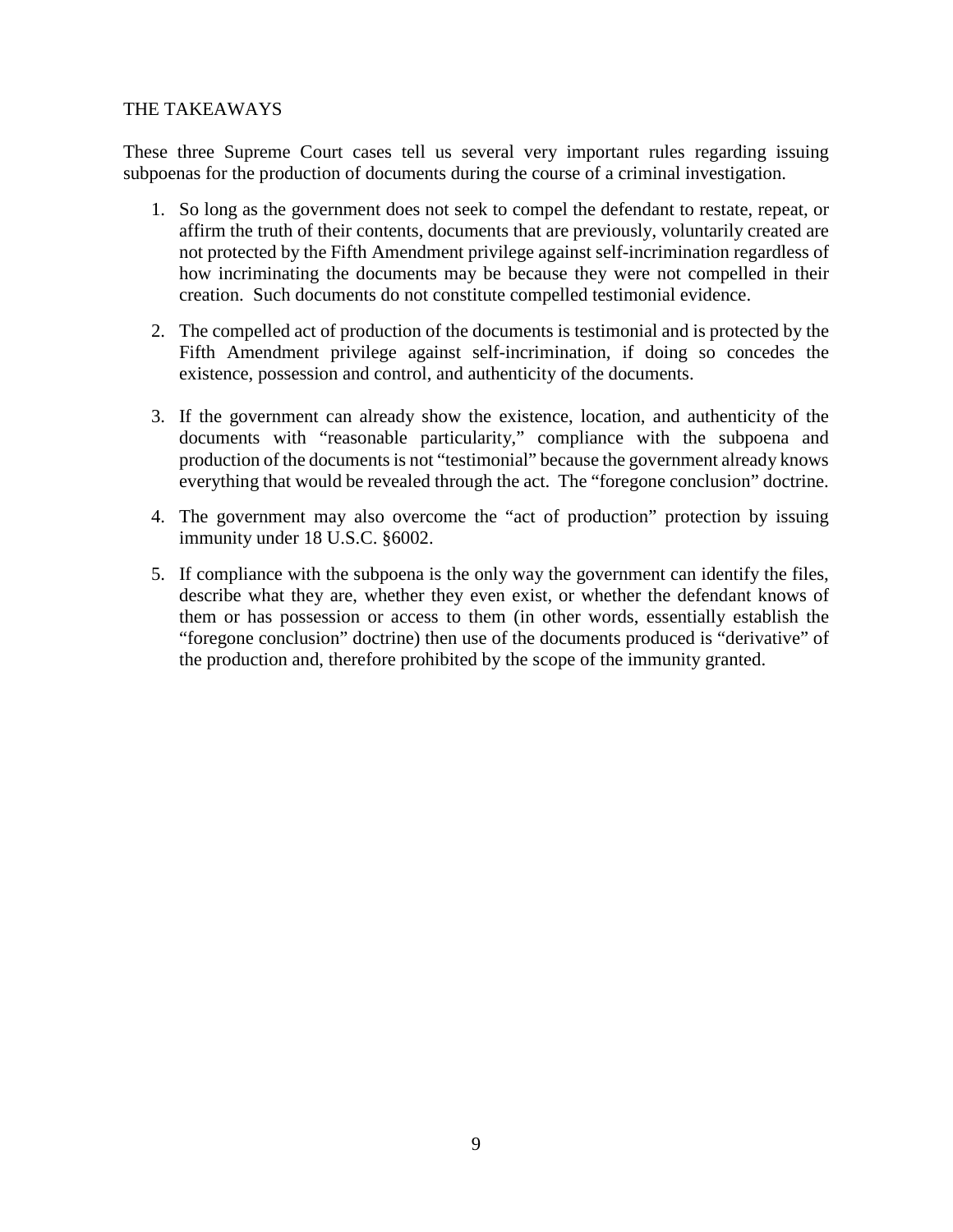# CASE SUMMARIES Circuit Courts of Appeal

# <span id="page-9-1"></span><span id="page-9-0"></span>**First Circuit**

#### <span id="page-9-2"></span>**Stamps v. Town of Framingham, 2016 U.S. App. LEXIS 2026 (1st Cir. Mass. Feb. 5, 2016)**

Officers obtained a warrant to search an apartment where Stamps lived with his wife; his stepson; Joseph Bushfan, and another man named Dwayne Barrett. The warrant was issued on probable cause that Bushfan and Barrett were selling crack cocaine out of the apartment. The officers also suspected a third man, known to be an associate of Bushfan and Barrett, might be in the apartment. The officers believed all three men had ties to Boston gangs and their collective criminal histories included armed robberies, armed assaults and cocaine related charges. Prior to the execution of the warrant the SWAT officers received a briefing in which they were told that Stamps was likely to be in the apartment, that he was 68 years old, and that his criminal record only consisted of "motor vehicle" charges. Stamps was not suspected of being involved in any criminal activity at the apartment, nor any other crime and had no history of possessing a weapon. The officers were told Stamps posed no known threat to the officers executing the warrant.

Just after midnight on January 5, 2011, eleven SWAT team members entered Stamps' apartment to execute the search warrant. Two officers encountered Stamps in a hallway and ordered him to "get down." Stamps complied by lying down on his stomach with his hands raised near his head. At this point, Officer Duncan was directed to assume control of Stamps while the initial officers continued to search and clear the apartment. Duncan pointed his rifle at Stamps' head while Stamps remained prostrate on the hallway floor. During this time, the rifle's safety was off and Duncan had his finger on the trigger. While Stamps remained lying on his stomach, unarmed and fully compliant, Duncan accidentally pulled the trigger of his rifle and shot Stamps in the head. Stamps was transported to the hospital and pronounced dead.

Stamps' wife and son sued Duncan under *42 U.S.C. § 1983*, claiming Duncan violated the *Fourth Amendment* by using excessive force to unreasonably seize Stamps when he shot Stamps in the back of the head.

Duncan argued he was entitled to qualified immunity. First, Duncan claimed that an accidental or unintentional shooting does not violate the *Fourth Amendment*. Second, even if his actions violated the *Fourth Amendment*, Duncan claimed the law was not clearly established that pointing a loaded rifle at another person's head with the safety off and his finger on the trigger violated the *Fourth Amendment*.

The court disagreed. To prevail on an excessive force claim, a plaintiff must first establish a *Fourth Amendmen*t seizure occurred and then show the seizure was unreasonable. Here, both parties agreed Stamps was seized under the *Fourth Amendment* when he complied with the officers' commands to get down on the floor in the hallway and remained lying on his stomach while Duncan pointed his rifle at Stamps' head. The court noted that even if Duncan shot Stamps accidentally, the unintentional or accidental use of deadly force after a person has been seized may violate the *Fourth Amendment* if the officer's actions that resulted in the injury were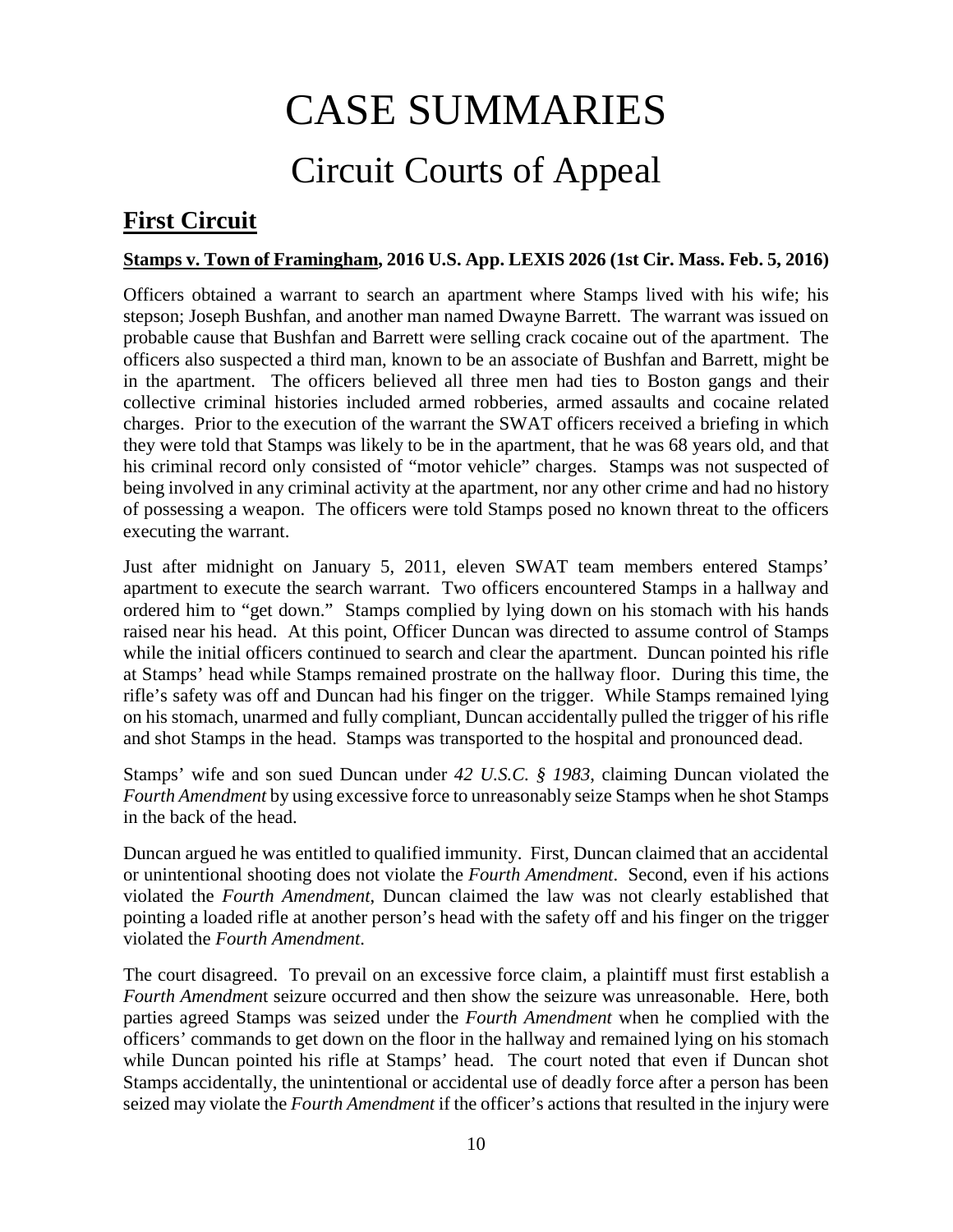objectively unreasonable. In this case, the court concluded a reasonable jury could find Duncan's actions leading up to the shooting were objectively unreasonable and that Duncan used excessive force in violation of the *Fourth Amendment*.

Next, the court held that at the time of the shooting the state of the law was clear such that a reasonable officer in Duncan's position would have understood that pointing his loaded rifle at the head of a prone, non-resistant individual, with the safety off and a finger on the trigger, constituted excessive force in violation of the *Fourth Amendment*. Consequently, the court denied Duncan qualified immunity.

For the court's opinion: [http://cases.justia.com/federal/appellate-courts/ca1/15-1141/15-1141-](http://cases.justia.com/federal/appellate-courts/ca1/15-1141/15-1141-2016-02-05.pdf?ts=1454702411) [2016-02-05.pdf?ts=1454702411](http://cases.justia.com/federal/appellate-courts/ca1/15-1141/15-1141-2016-02-05.pdf?ts=1454702411)

\*\*\*\*\*

#### <span id="page-10-0"></span>**United States v. Constant, 2016 U.S. App. LEXIS 3964 (1st Cir. Me. Feb. 29, 2016)**

After Adam Dennis was involved in an argument with a man outside his sister's apartment, someone discharged a firearm into the apartment. Officers interviewed Dennis, who described the individual with whom he had argued as a "black guy" with "dreadlocks" who was wearing a baseball hat and jewelry. After receiving information from other witnesses, officers suspected Constant might be the shooter. The officers located Constant, a black male with long dreadlocks, and arrested him on an outstanding warrant on an unrelated matter. Constant denied shooting into the apartment, but admitted holding the firearm for another person.

An officer later met with Dennis who agreed to view a photo array in an attempt to identify the person who shot into the apartment. Just before Dennis viewed the array, the officer removed Constant's photograph from one folder and placed it without apparent concealment into a second folder as Dennis watched closely. The officer then removed six photographs from the second folder, placing them on a table, and centering Constant's photograph directly in front of Dennis. Dennis viewed the array for a few seconds, then singled out Constant's photograph and stated, "I'm guessing it's him, that would be the one I'd be putting my money on, either him or him," as he pointed to another photograph. The officer tapped Constant's photograph with his finger and asked Dennis, "So you think it's him right here?" Dennis replied, "Yeah." The officer had Dennis sign and date Constant's photograph, and told Dennis the person he chose was the suspect the officers had in custody. The officer had videotaped the entire photo array process and interview with Dennis.

The government indicted Constant for being a felon in possession of a firearm.

Constant moved to suppress Dennis' in-court identification of Constant as the man with whom he had argued on the night of the shooting. Constant claimed the officer's photo array procedure violated Constants' right to due process.

The court disagreed. While it was undisputed the identification procedure used in this case was impermissibly suggestive, the United States Supreme Court has held witness identifications that follow impermissibly suggestive police conduct are not automatically suppressed. Whether the identification evidence must be suppressed is determined by the reliability of the identification, notwithstanding the suggestive actions of the police. The Court outlined five factors to be considered when trying to determine the reliability of such an identification following impermissibly suggestive police conduct: (1) the opportunity of the witness to view the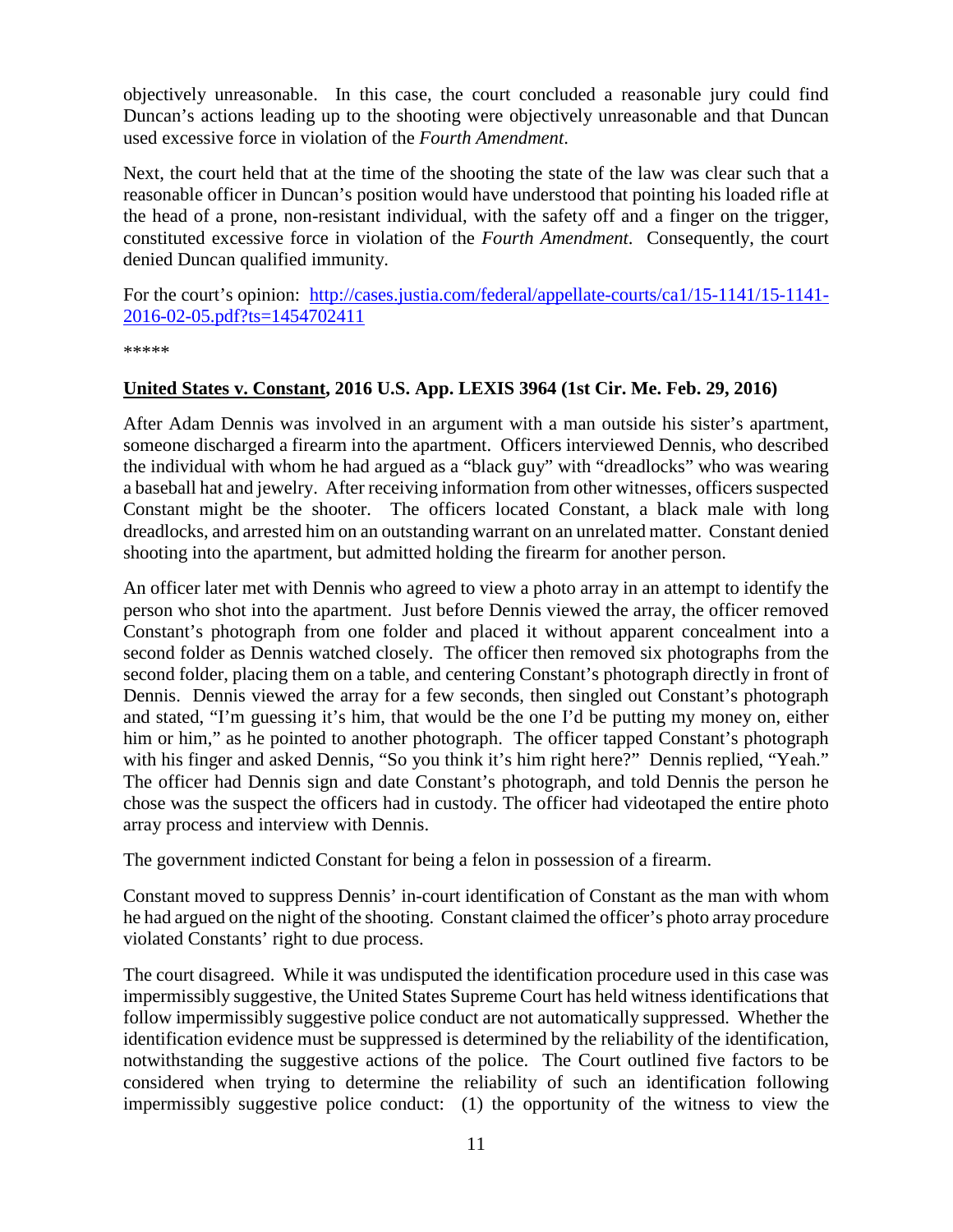criminal at the time of the crime, (2) the witness' degree of attention, (3) the accuracy of the witness' prior description of the criminal, (4) the level of certainty demonstrated by the witness at the confrontation, and (5) the length of time between the crime and the confrontation.

In this case, the court concluded Dennis' identification of Constant was reliable, and the admission of this identification evidence did not violate Constant's due process rights. First, the court noted Dennis had a significant, face-to-face, five to ten minute conversation with the suspect less than twenty-four hours before he viewed the array, which included Constant's photograph. Next, the court recognized that Dennis clearly hesitated to pick Constant as the person with whom he had argued, even with the officer's impermissibly suggestive behavior. However, the court found it significant the entire photo array procedure containing all of the suggestive conduct had been recorded and viewed by the jury. As a result, the court concluded the jurors' ability to see for themselves the entire identification procedure, including the officer's suggestive conduct allowed them to assess Dennis' reliability.

Finally, the court found the evidence in the case, other than Dennis' identification, strongly implicated Constant, and Constant's motive to falsely admit possession of the firearm was "thin."

For the court's opinion: [http://cases.justia.com/federal/appellate-courts/ca1/14-1066/14-1066-](http://cases.justia.com/federal/appellate-courts/ca1/14-1066/14-1066-2016-03-03.pdf?ts=1457015405) [2016-03-03.pdf?ts=1457015405](http://cases.justia.com/federal/appellate-courts/ca1/14-1066/14-1066-2016-03-03.pdf?ts=1457015405)

\*\*\*\*\*

# <span id="page-11-0"></span>**Fourth Circuit**

#### <span id="page-11-1"></span>**United States v. Robinson, 2016 U.S. App. LEXIS 3122 (4th Cir. W. Va. Feb. 23, 2016)**

A police department received an anonymous phone call reporting that a black male had loaded a gun in a 7-Eleven parking lot and then concealed the gun in his pocket before leaving in a car. A few minutes later, an officer stopped a car matching the description of the vehicle from the anonymous tip. Robinson, a black male, was a passenger in the car. The officer ordered Robinson out of the car, frisked him, and discovered a pistol in the pocket of Robinson's pants. The officer subsequently learned Robinson had a felony conviction and the government charged Robinson with being a felon in possession of a firearm.

Robinson filed a motion to suppress the gun, arguing the frisk was unlawful.

To conduct a lawful *Terry* frisk, an officer must have reasonable suspicion that a person is both armed and presently dangerous. While both sides agreed the anonymous tip established Robinson was armed, the court concluded that fact by itself did not automatically create reasonable suspicion of dangerousness sufficient to justify a *Terry* frisk.

The government conceded none of the conduct reported in the anonymous tip, specifically that a man had loaded a gun in the parking lot of a 7-Eleven parking lot and then concealed it in his pocket before leaving in a car, was illegal under West Virginia law. On the contrary, it is legal to carry a gun in public under *W. Va. Code § 61-7-3*, and it is legal to carry a concealed firearm with a permit under *W. Va. Code § 61-7-4*. Further, the court noted it is relatively easy to obtain a concealed carry permit under this provision. As result, the court concluded that in West Virginia "there is no reason to think that public gun possession is unusual, or that a person carrying or concealing a weapon during a traffic stop is anything but a law-abiding citizen who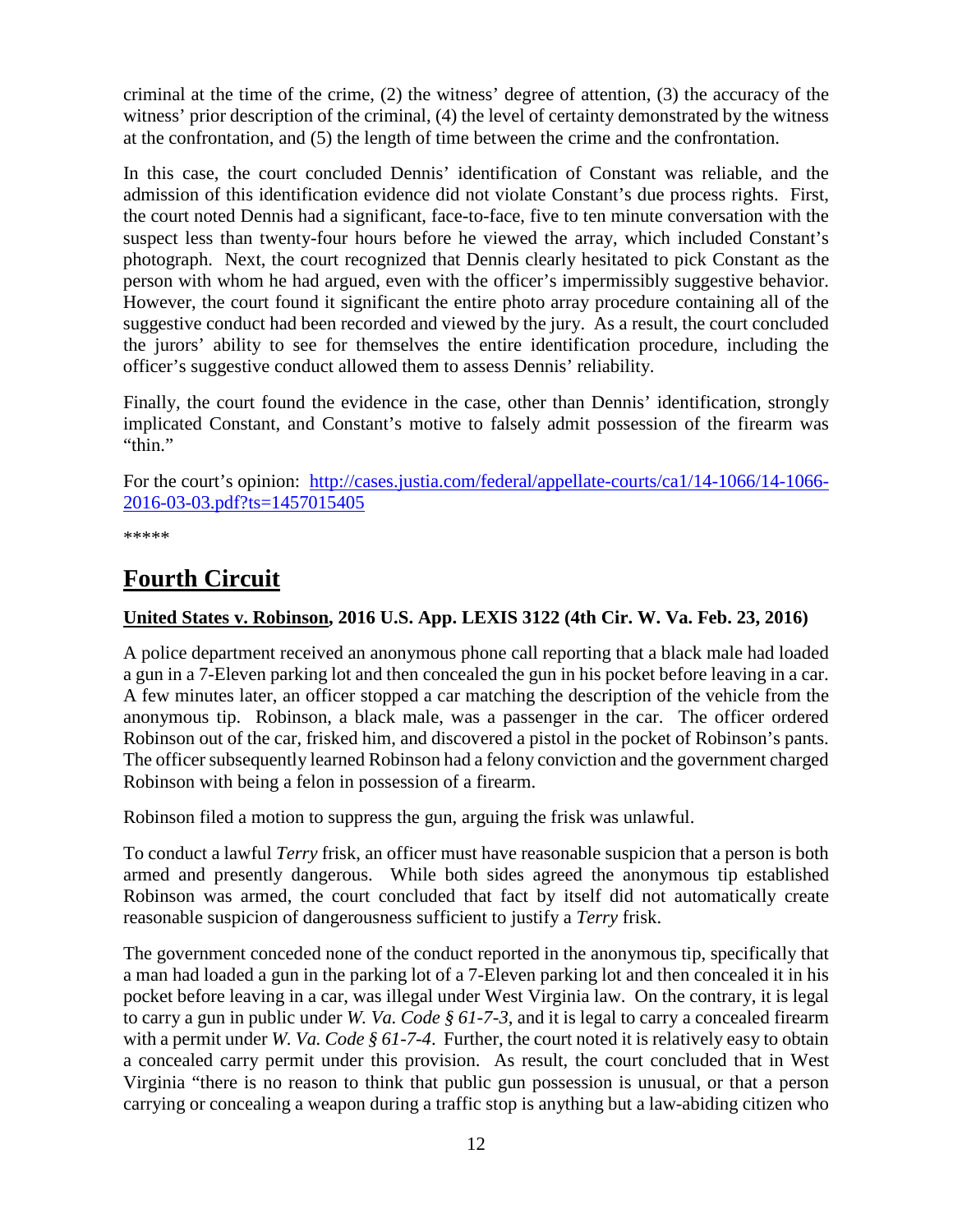poses no danger to the authorities." As a result, the court held in states like West Virginia, which broadly allow the possession of firearms in public, reasonable suspicion that a person is armed does not by itself give rise to reasonable suspicion that a person is dangerous for *Terry*  purposes. Where the state legislature has made it lawful for individuals to carry firearms on public streets, "we may not make the contrary assumption that those firearms inherently pose a danger justifying their seizure by law enforcement officers without consent." While the court recognized recent legal developments regarding gun possession have made police-work more difficult and dangerous, several states, but not West Virginia, have enacted "duty to inform" laws which require individuals carrying concealed weapons to disclose that fact to the police if they are stopped.

Next, the court noted that even if reasonable suspicion that a person is armed does not automatically justify a *Terry* frisk, officers are allowed to consider this fact along with the other surrounding circumstances to determine if a frisk is justified. However, in this case, the court held that there were no other circumstances, when combined with the fact that Robinson was armed, that would have caused the officer to believe Robinson was dangerous and justify the frisk in which the gun was discovered.

For the court's opinion: [http://cases.justia.com/federal/appellate-courts/ca4/14-4902/14-4902-](http://cases.justia.com/federal/appellate-courts/ca4/14-4902/14-4902-2016-02-23.pdf?ts=1456255820) [2016-02-23.pdf?ts=1456255820](http://cases.justia.com/federal/appellate-courts/ca4/14-4902/14-4902-2016-02-23.pdf?ts=1456255820)

\*\*\*\*\*

# <span id="page-12-0"></span>**Sixth Circuit**

#### <span id="page-12-1"></span>**United States v. Houston, 813 F.3d 282 (6th Cir. Tenn. February 8, 2016)**

A local Sheriff's Department informed agents with the Bureau of Alcohol, Tobacco, Firearms and Explosives (ATF) that Rocky Houston was a convicted felon who openly possessed firearms at his residence. Houston and his brother, Leon, lived on a family farm in a rural area. ATF agents first attempted to conduct drive-by surveillance; however, the rural nature of the area did not allow them to observe the farm for any length of time. As a result, at the direction of the ATF, and without a warrant, the utility company installed a surveillance camera on a public utility pole located approximately 200 yards from Leon's trailer. The agents trained the camera primarily on Leon's trailer and a nearby barn because they understood Houston spent most of his time in those areas. In addition, an agent testified that the view the camera captured was identical to what the agents would have observed if they had driven down the public roads surrounding the farm. The agents monitored the camera without a warrant for ten weeks. At Houston's trial for being a felon in possession of a firearm, footage from the warrantless use of the camera was introduced to show Houston possessing firearms on seven dates during the tenweek surveillance.

Houston argued the video footage obtained from the pole camera should have been suppressed, as it was an unreasonable warrantless search under the *Fourth Amendment*.

The court disagreed. First, the court held there was no *Fourth Amendment* violation because Houston had no reasonable expectation of privacy in video footage recorded by a camera that was located on top of a public utility pole that captured the same views that anyone could see when passing by on the public roads. The court reiterated the ATF agents only observed what Houston made public to any person traveling on the roads surrounding the farm. Second, the court held the use of the pole camera for ten-weeks did not violate the *Fourth Amendment*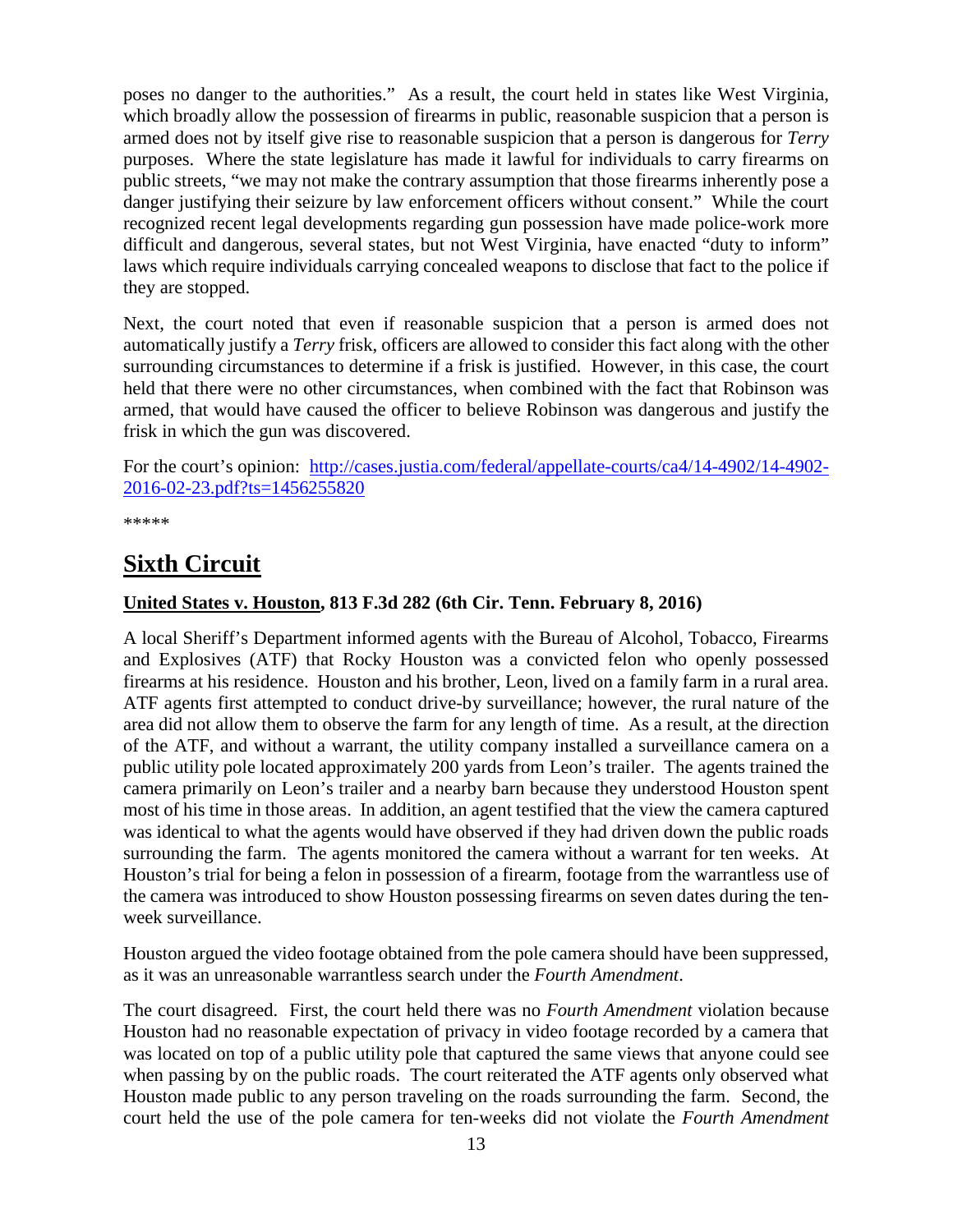because in a situation like this the government is allowed to use technology to more effectively conduct its investigations. While the ATF could have stationed agents around-the-clock to observe Houston's farm in person, the fact they instead used a camera to conduct the surveillance did not make the surveillance unconstitutional. Finally, even if the ATF could not have conducted in-person surveillance for the full ten-weeks for logistical reasons, the length of time the agents used the camera was permissible because any member of the public driving on the roads bordering Houston's farm during the ten-weeks could have observed the same views captured by the camera.

For the court's opinion: [http://cases.justia.com/federal/appellate-courts/ca6/14-5800/14-5800-](http://cases.justia.com/federal/appellate-courts/ca6/14-5800/14-5800-2016-02-08.pdf?ts=1454954476) [2016-02-08.pdf?ts=1454954476](http://cases.justia.com/federal/appellate-courts/ca6/14-5800/14-5800-2016-02-08.pdf?ts=1454954476)

\*\*\*\*\*

#### <span id="page-13-0"></span>**United States v. Tessier, 2016 U.S. App. LEXIS 2757 (6th Cir. Tenn. February 18, 2016)**

Tessier was on probation for a 2011 Tennessee felony conviction for sexual exploitation of a minor. Tessier's probation order contained, among other things, the following "standard" search condition that applies to all probationers in Tennessee: "I agree to a search, without a warrant, of my person, vehicle, property, or places of residence by any Probation/Parole officer or law enforcement officer at any time." In addition, Tessier signed the probation order immediately below the following, bolded language, "**I HAVE RECEIVED A COPY, READ AND UNDERSTAND THE ABOVE TERMS AND CONDITIONS OF PROBATION AND AGREE TO ABIDE BY SAME**."

As part of a general sweep called "Operation Sonic Boom," local police officers searched all residences of known sex offenders in the county. Without any suspicion that Tessier was engaged in criminal activity, officers entered Tessier's residence without a warrant and seized his laptop computer. An officer then searched the laptop and found child pornography.

The government charged Tessier with possession of child pornography.

Tessier argued the search of his residence and computer violated the *Fourth Amendment*. Although Tessier signed the probation order in which he agreed to the warrantless search provision, he claimed the government needed to establish reasonable suspicion before subjecting him to a warrantless search under the order.

The court disagreed, holding that a probationer whose probation order contains a search condition may be subjected to a search without reasonable suspicion of criminal activity. The court adopted the district court's finding that it was reasonable to conclude the search conditions in the probation order would further two primary goals of probation - rehabilitation and the protection of society from future criminal violations. In addition, the court agreed with the district court that the State's interest in protecting its young was paramount, and that child pornography was a serious crime.

For the court's opinion: [http://cases.justia.com/federal/appellate-courts/ca6/15-5284/15-5284-](http://cases.justia.com/federal/appellate-courts/ca6/15-5284/15-5284-2016-02-18.pdf?ts=1455811279) [2016-02-18.pdf?ts=1455811279](http://cases.justia.com/federal/appellate-courts/ca6/15-5284/15-5284-2016-02-18.pdf?ts=1455811279)

\*\*\*\*\*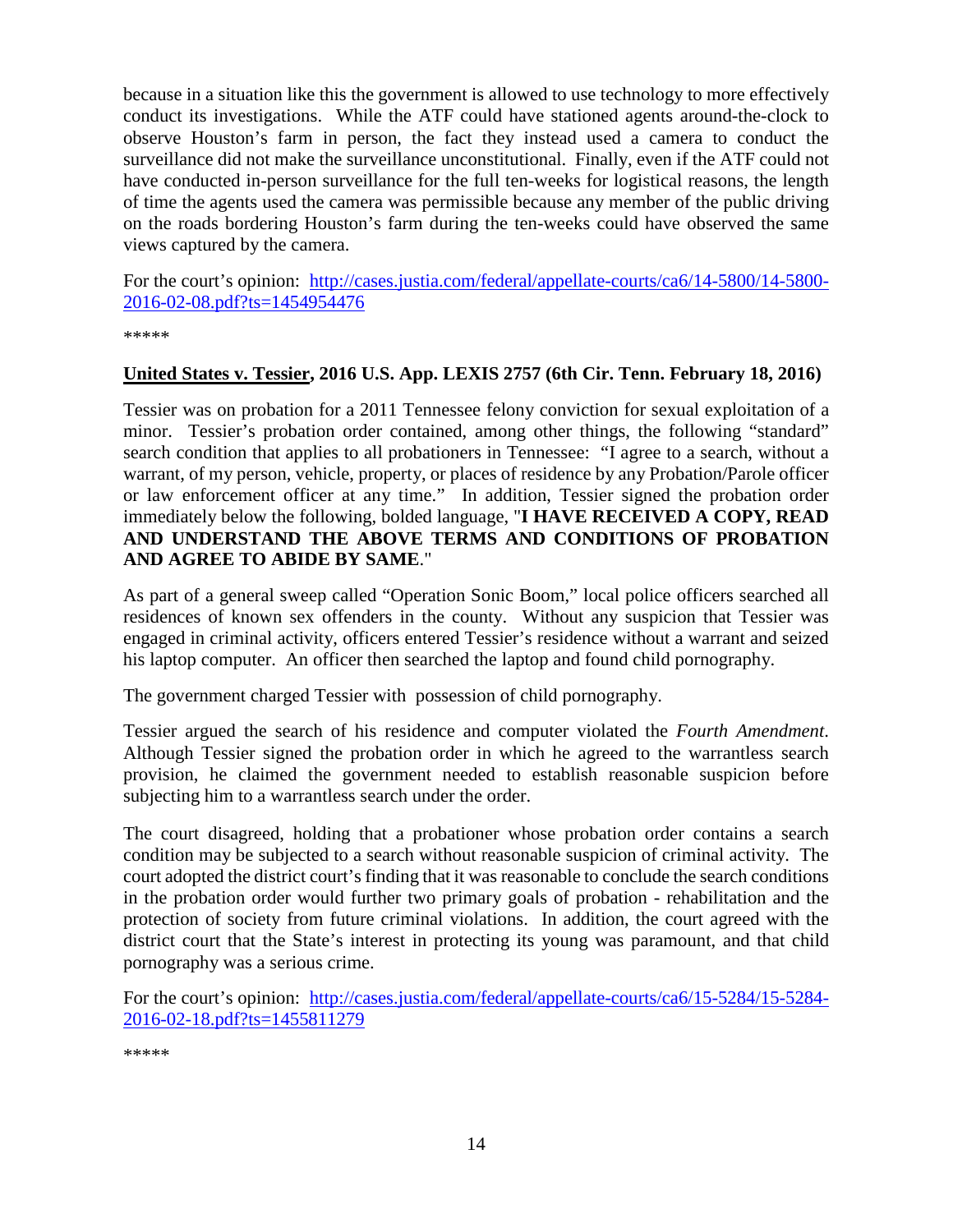# <span id="page-14-0"></span>**Seventh Circuit**

#### <span id="page-14-1"></span>**United States v. Thompson, 811 F.3d 944 (7th Cir. Wis. February 1, 2016)**

A confidential informant (CI) working for a drug task force went to Thompson's apartment to purchase crack cocaine. The informant was equipped with two hidden audio-video recording devices. When the CI arrived at the apartment, Thompson invited him inside. After the CI gave Thompson \$400, Thompson turned and walked across the room to what the CI thought was the bathroom. Thompson cracked open the door, reached inside, and a person inside the bathroom handed an item to Thompson. Thompson walked back to the CI and handed him a sandwich baggie, which Thompson said was "twelve." The CI left the apartment and gave the baggie to the officers. The hidden audio-video recorders captured the transaction between the CI and Thompson.

The government charged Thompson with distribution of crack cocaine.

Thompson filed a motion to suppress the video recordings taken by the CI inside his apartment. First, under the trespass theory articulated by the United Supreme Court in *U.S. v. Jones,* Thompson argued the CI exceeded the scope of his license, or permission to be in the apartment as an invitee when he recorded videos of the encounter.

The court disagreed. The court commented that it is firmly established the government may use confidential informants, and that a CI's failure to disclose his true identity does not render a defendant's consent to the CI's presence invalid. Similarly, when a CI discovers information from a location where he is lawfully entitled to be, the use of a recording device to accurately capture the events does not invalidate a defendant's consent to the CI's presence, or otherwise constitute an unlawful search. Here, Thompson invited the CI into the apartment to engage in a drug transaction. The fact that the CI recorded his observations on video did not transform this consensual encounter into a search for *Fourth Amendment* purposes.

Alternatively, Thompson argued that making the videos constituted a *Fourth Amendment*  search because he had a reasonable expectation of privacy in the information captured by the recordings, and he had not voluntarily disclosed that information to the CI.

Again, the court disagreed. In agreeing with the 2nd, 5th, and 9th Circuits, the court held making a covert video recording does not violate a person's reasonable expectation of privacy. The court reiterated the expectation of privacy does not extend to "what a person knowingly exposes to the public, even in his own home," nor does a person have a privacy interest in what he voluntarily discloses to an informant. Consequently, once Thompson invited the CI into his apartment, he "forfeited his privacy interest in those activities that were exposed to the informant." In conclusion, the court added in identical circumstances, an audio-only recording taking by the CI would not have transformed his actions into a search either.

For the court's opinion: [http://cases.justia.com/federal/appellate-courts/ca7/15-2008/15-2008-](http://cases.justia.com/federal/appellate-courts/ca7/15-2008/15-2008-2016-02-01.pdf?ts=1454365852) [2016-02-01.pdf?ts=1454365852](http://cases.justia.com/federal/appellate-courts/ca7/15-2008/15-2008-2016-02-01.pdf?ts=1454365852)

\*\*\*\*\*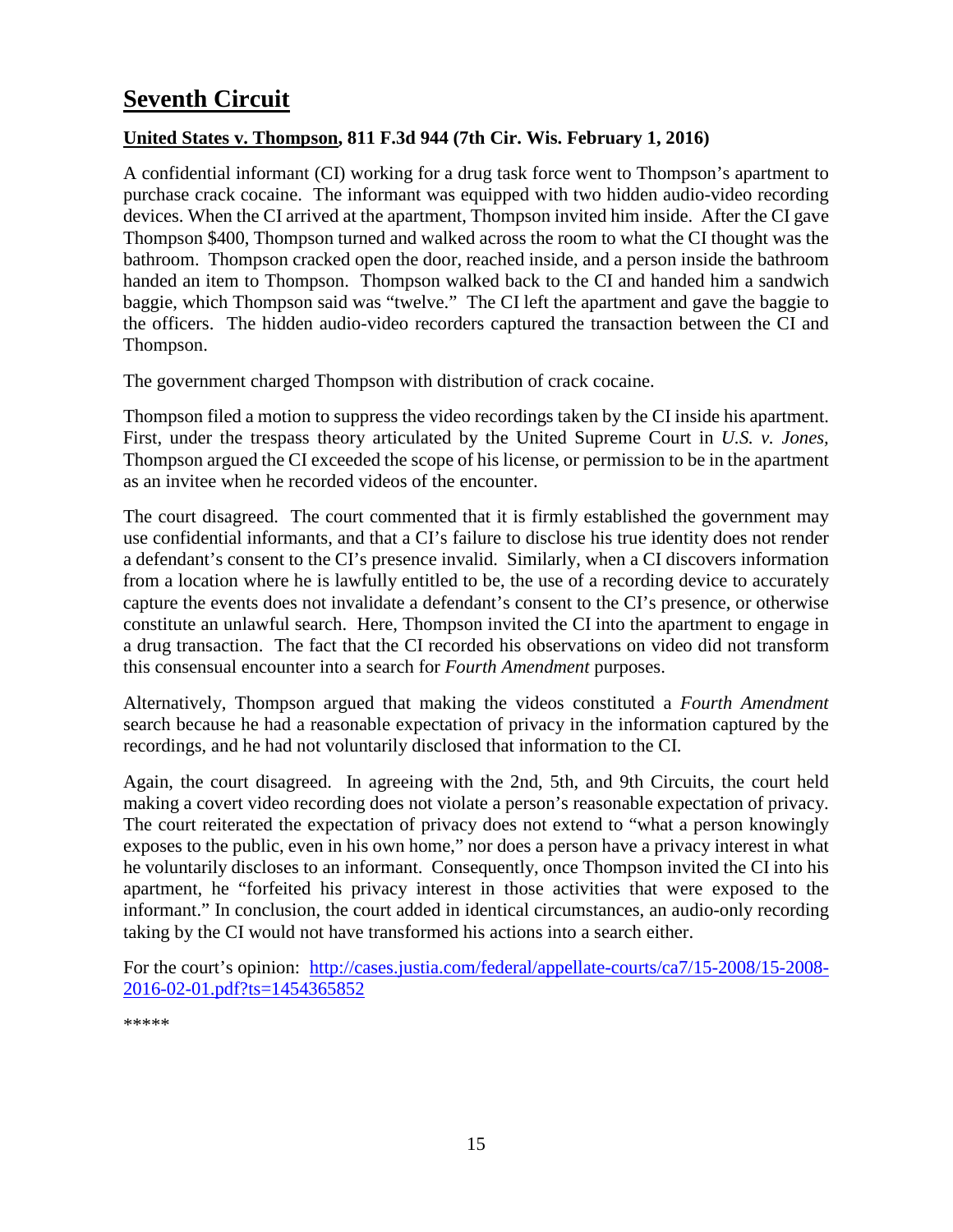#### <span id="page-15-0"></span>**United States v. Paniagua-Garcia, 2016 U.S. App. LEXIS 2800 (7th Cir. Ind. Feb. 18, 2016)**

While traveling on an interstate highway, an officer passed a car driven by Paniagua. The officer saw Paniagua holding a cell phone in his right hand with his head bent toward the phone. Believing Paniagua was "texting" while driving, a violation of Indiana state law, the officer stopped Paniagua. Paniagua told the officer he had not been texting while driving, but rather searching for music on his phone. Paniagua eventually consented to a search of his car and the officer discovered five pounds of heroin concealed in the spare tire in the car's trunk. An examination of Paniagua's cell phone revealed it had not been used to send a text message when the officer saw him holding it just before the stop.

The government charged Paniagua with possession with intent to distribute heroin.

Paniagua argued the cocaine should have been suppressed because the officer only discovered it after an illegal stop. Specifically, Paniagua argued the government failed to establish the officer had probable cause or reasonable suspicion to believe he was violating the "no-texting" law when the officer stopped him.

The court agreed. *Indiana Code § 9-21-59(a)* prohibits sending or receiving text messages or emails while operating a motor vehicle. However, the court noted all other uses of cellphones by drivers in Indiana are lawful, such as making and receiving phone calls, inputting addresses, reading driving directions and maps with GPS applications, reading news and weather programs, surfing the internet, playing video games, and playing music or audio books. Here, the officer failed to explain what created the appearance Paniagua was texting while driving as opposed to using his cellphone for any one of the multiple other lawful uses of a cell phone by a driver.

The court commented that  $\frac{6}{5}$  9-21-59(*a*) is nearly impossible to enforce because of the difficulty in distinguishing texting from other lawful uses of cellphones by drivers when officers glance into the driver's side of a moving automobile. The court contrasted *§ 9-21-59(a)* with the Illinois "hands-free" law, *625 ILCS 5/12-610.2* which prohibits drivers from using cell phones, without the use of some type of hands-free device or technology, and its more realistic enforceability.

For the court's opinion: [http://cases.justia.com/federal/appellate-courts/ca7/15-2540/15-2540-](http://cases.justia.com/federal/appellate-courts/ca7/15-2540/15-2540-2016-02-18.pdf?ts=1455836446) [2016-02-18.pdf?ts=1455836446](http://cases.justia.com/federal/appellate-courts/ca7/15-2540/15-2540-2016-02-18.pdf?ts=1455836446)

\*\*\*\*\*

# <span id="page-15-1"></span>**Eighth Circuit**

#### <span id="page-15-2"></span>**United States v. Quinn, 812 F.3d 694 (8th Cir. Mo. February 4, 2016)**

Around 2:30 a.m., officers responded to a report of a wreck involving a stolen car. Several men fled the scene, but one man was captured shortly afterward. The man told the officers that one of the other suspects might have a handgun. The other suspects were described as white males, with one wearing a blue hooded sweatshirt, and the other wearing a white t-shirt and having a long ponytail. In addition, the officers found ammunition in the wrecked car.

An officer responding to the radio call to look for the suspects positioned himself in the area that was in the suspects' direction of flight. Approximately forty-minutes later, the officer saw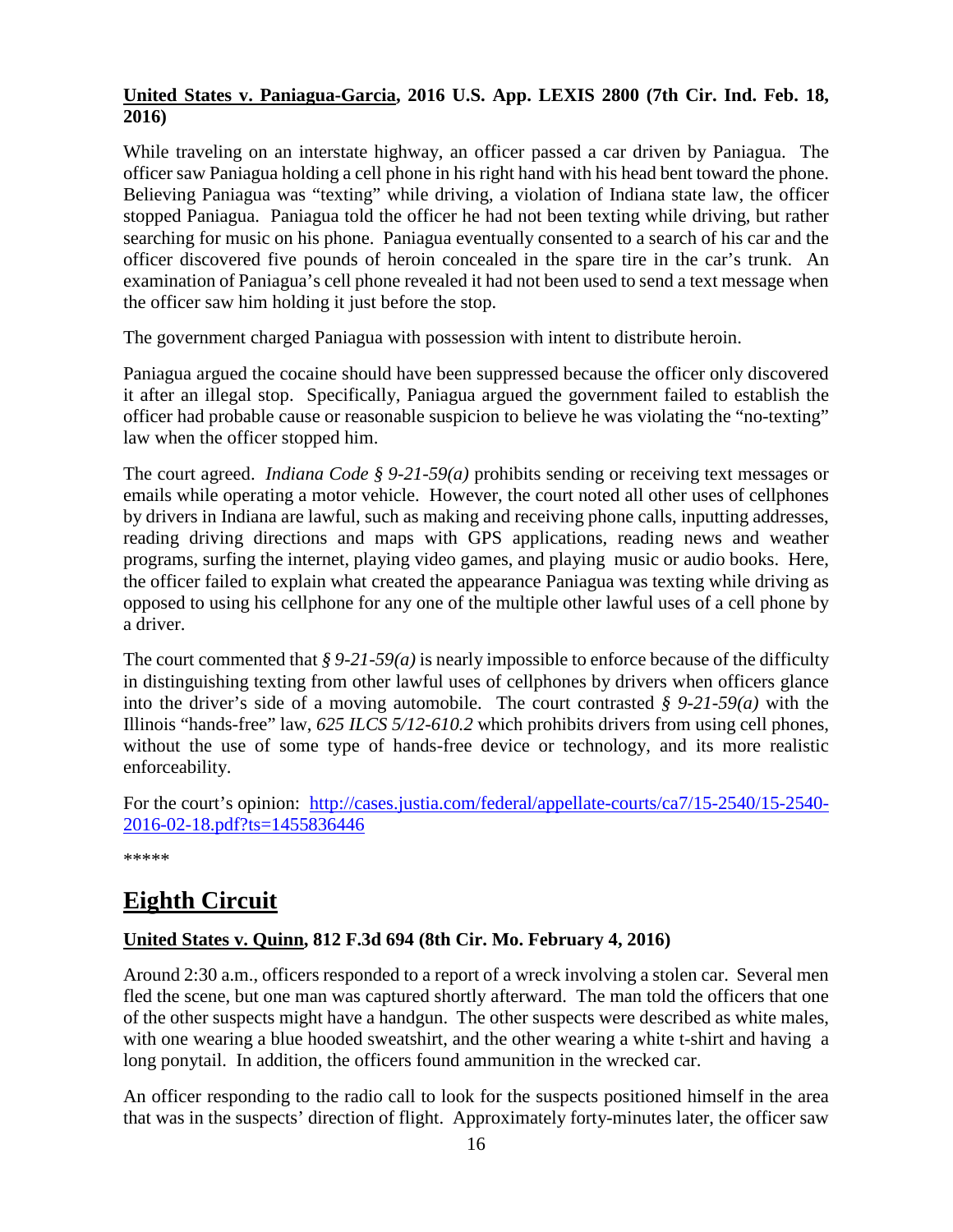a man emerge from an alley who began to walk in a direction away from where the stolen car had been recovered. The man was in his mid-twenties, wearing a dark t-shirt, and he constantly looked over his shoulder toward the officer's police car. The officer approached the man, later identified as Quinn, and detained him in handcuffs. While the officer waited for one of the officers who had witnessed the suspects flee to arrive, and possibly identify Quinn, the officer discovered Quinn had an outstanding arrest warrant for a probation violation. The officer arrested Quinn and discovered a handgun during the search incident to arrest.

The government charged Quinn with being a felon in possession of a firearm.

Quinn filed a motion to suppress the handgun, arguing the officer did not have reasonable suspicion to stop him; therefore, the handgun was discovered during an unlawful seizure.

The court disagreed, arguing the officer established reasonable suspicion to support a *Terry* stop of Quinn. First, the officer stopped Quinn a few blocks from the location where the stolen car was recovered approximately forty-minutes after the officers saw suspects flee the crime scene. Second, Quinn partially matched the description of one of the suspects whom officers had observed fleeing toward the location where Quinn was detained. Third, the officer saw Quinn emerge from an alley and walk away from the direction of the crime scene. Fourth, the stopped occurred late at night when few pedestrians were around. Finally, Quinn acted suspiciously when he saw the officer by constantly looking over his shoulder toward the officer's direction. The court concluded these factors, when taken together, gave the officer reasonable suspicion to stop Quinn.

For the court's opinion: [http://cases.justia.com/federal/appellate-courts/ca8/15-1750/15-1750-](http://cases.justia.com/federal/appellate-courts/ca8/15-1750/15-1750-2016-02-04.pdf?ts=1454601667) [2016-02-04.pdf?ts=1454601667](http://cases.justia.com/federal/appellate-courts/ca8/15-1750/15-1750-2016-02-04.pdf?ts=1454601667)

\*\*\*\*\*

#### <span id="page-16-0"></span>**United States v. Sanford, 813 F.3d 708 (8th Cir. Iowa February 16, 2016)**

In the early morning hours, an employee of a nightclub called the police department and reported a patron at the bar threatened "to do something to somebody" when the bar closed. The caller did not give further information about the threat, but described the patron as a black male with dreadlocks who was wearing a white shirt and blue shorts. Officers knew the nightclub was located in a high crime area, and that officers had responded to a high volume of calls at the nightclub in the past for fights, stabbings, and shootings.

When an officer arrived, he saw a black male with dreadlocks, wearing a white shirt and blue shorts walking towards a parked car in an alley halfway down the block from the nightclub. The officer saw the man, later identified as Sanford, walk around the parked car and open the passenger's side door. The officer called out to Sanford, but Sanford leaned into the car. As he approached the car, the officer saw Sanford reaching for the console with his left hand while concealing an item below the seat in his right hand. The officer drew his firearm and ordered Sanford to show his hands and exit the car. After Sanford complied, the officer recognized Sanford from previous encounters. Based on these previous encounters, the officer knew Sanford had a criminal history that included criminal convictions for burglary and weapons charges. The officer handcuffed Sanford and frisked him for weapons. After finding no weapons on Sanford, the officer searched the passenger compartment of the car where he found a loaded handgun under the passenger seat.